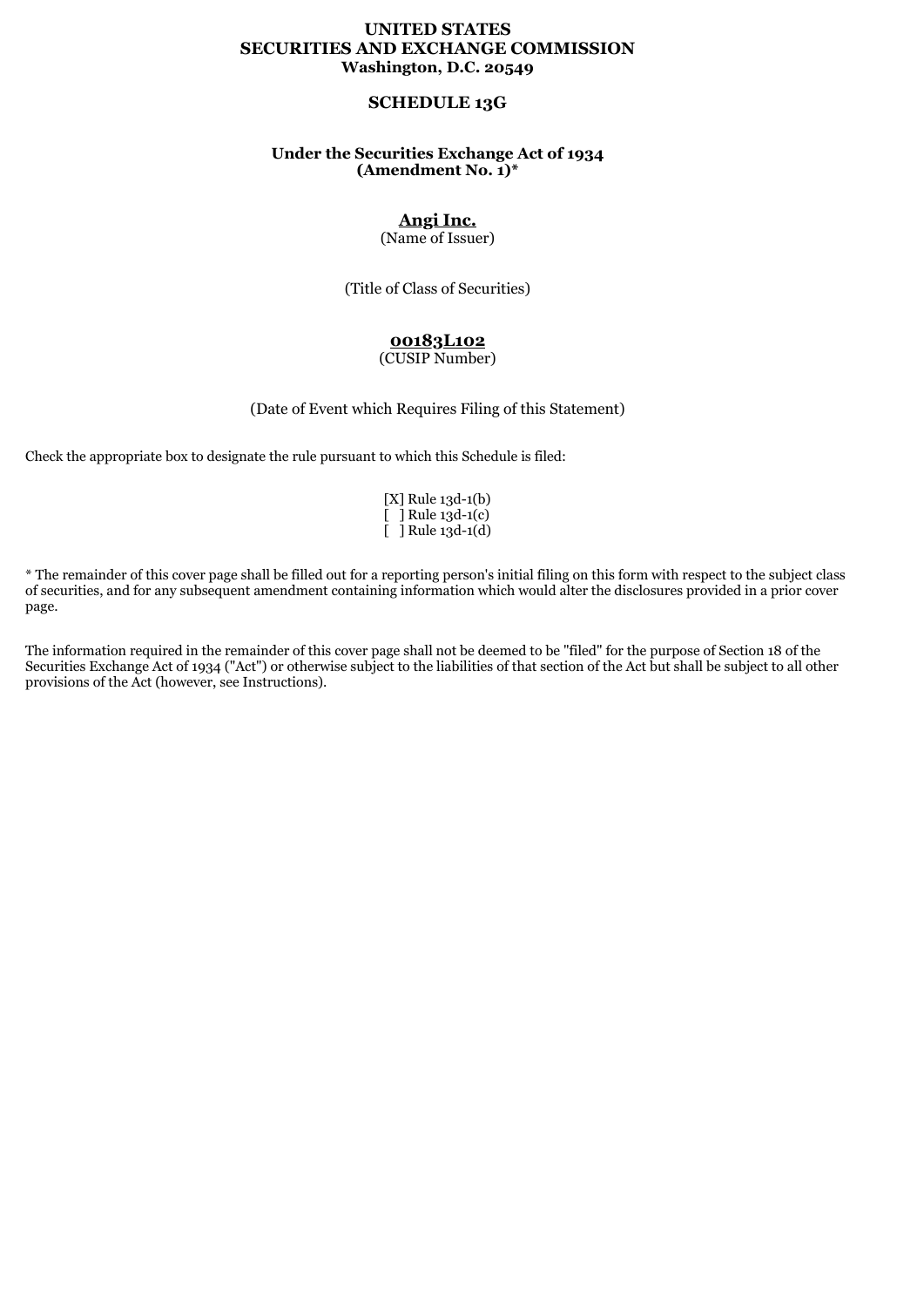# **CUSIP No.: 00183L102**

| $\mathbf{1}$                                                                                                                  | <b>NAME OF REPORTING PERSON</b><br>ShawSpring Partners GP, LLC                                            |   |                                                                     |  |
|-------------------------------------------------------------------------------------------------------------------------------|-----------------------------------------------------------------------------------------------------------|---|---------------------------------------------------------------------|--|
|                                                                                                                               | <b>I.R.S. IDENTIFICATION NO. OF ABOVE PERSON (ENTITIES ONLY)</b><br>47-1236746                            |   |                                                                     |  |
| $\overline{2}$                                                                                                                | <b>CHECK THE APPROPRIATE BOX IF A MEMBER OF A GROUP</b><br>(a) [X]<br>$(b)$ [ ]                           |   |                                                                     |  |
| 3                                                                                                                             | <b>SEC USE ONLY</b>                                                                                       |   |                                                                     |  |
| 4                                                                                                                             | <b>CITIZENSHIP OR PLACE OF ORGANIZATION</b><br><b>United States</b>                                       |   |                                                                     |  |
| <b>NUMBER OF</b><br><b>SHARES</b><br><b>BENEFICIALLY</b><br><b>OWNED BY</b><br><b>EACH</b><br><b>REPORTING</b><br>PERSON WITH |                                                                                                           | 5 | <b>SOLE VOTING POWER</b>                                            |  |
|                                                                                                                               |                                                                                                           | 6 | <b>SHARED VOTING POWER</b>                                          |  |
|                                                                                                                               |                                                                                                           | 7 | <b>SOLE DISPOSITIVE POWER</b>                                       |  |
|                                                                                                                               |                                                                                                           | 8 | <b>SHARED DISPOSITIVE POWER</b>                                     |  |
| 9                                                                                                                             |                                                                                                           |   | <b>AGGREGATE AMOUNT BENEFICIALLY OWNED BY EACH REPORTING PERSON</b> |  |
| 10                                                                                                                            | CHECK BOX IF THE AGGREGATE AMOUNT IN ROW (9) EXCLUDES CERTAIN SHARES<br>$\begin{bmatrix} 1 \end{bmatrix}$ |   |                                                                     |  |
| 11                                                                                                                            | PERCENT OF CLASS REPRESENTED BY AMOUNT IN ROW (9)                                                         |   |                                                                     |  |
| 12                                                                                                                            | <b>TYPE OF REPORTING PERSON</b><br>HC                                                                     |   |                                                                     |  |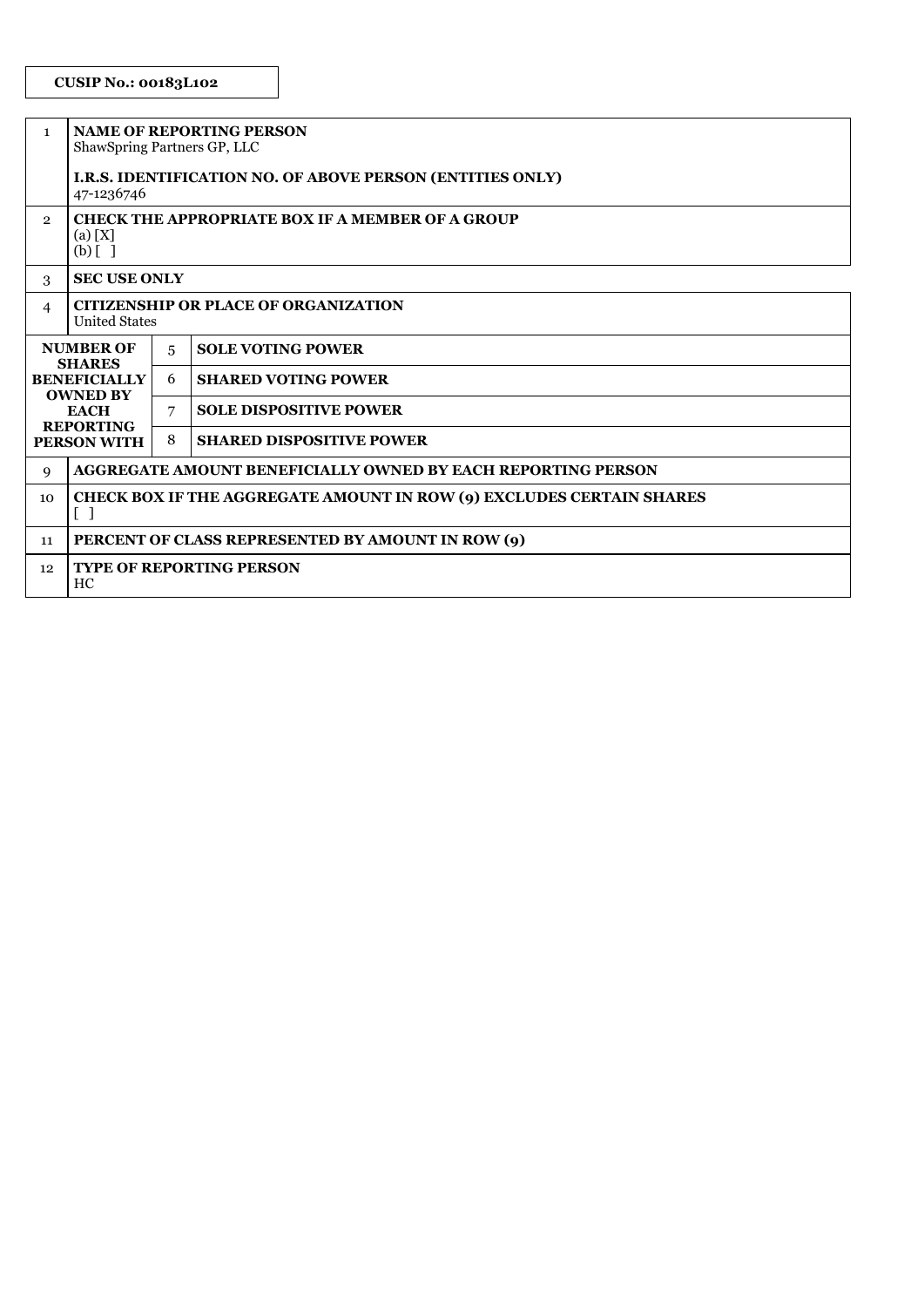| $\mathbf{1}$                                                                                                                  | <b>NAME OF REPORTING PERSON</b><br>ShawSpring Partners, LLC                                                      |   |                                                                  |  |
|-------------------------------------------------------------------------------------------------------------------------------|------------------------------------------------------------------------------------------------------------------|---|------------------------------------------------------------------|--|
|                                                                                                                               |                                                                                                                  |   | <b>I.R.S. IDENTIFICATION NO. OF ABOVE PERSON (ENTITIES ONLY)</b> |  |
| $\overline{2}$                                                                                                                | <b>CHECK THE APPROPRIATE BOX IF A MEMBER OF A GROUP</b><br>(a) [X]<br>$(b)$ []                                   |   |                                                                  |  |
| 3                                                                                                                             | <b>SEC USE ONLY</b>                                                                                              |   |                                                                  |  |
| $\overline{4}$                                                                                                                | <b>CITIZENSHIP OR PLACE OF ORGANIZATION</b><br><b>United States</b>                                              |   |                                                                  |  |
| <b>NUMBER OF</b><br><b>SHARES</b><br><b>BENEFICIALLY</b><br><b>OWNED BY</b><br><b>EACH</b><br><b>REPORTING</b><br>PERSON WITH |                                                                                                                  | 5 | <b>SOLE VOTING POWER</b>                                         |  |
|                                                                                                                               |                                                                                                                  | 6 | <b>SHARED VOTING POWER</b>                                       |  |
|                                                                                                                               |                                                                                                                  | 7 | <b>SOLE DISPOSITIVE POWER</b>                                    |  |
|                                                                                                                               |                                                                                                                  | 8 | <b>SHARED DISPOSITIVE POWER</b>                                  |  |
| 9                                                                                                                             | AGGREGATE AMOUNT BENEFICIALLY OWNED BY EACH REPORTING PERSON                                                     |   |                                                                  |  |
| 10                                                                                                                            | <b>CHECK BOX IF THE AGGREGATE AMOUNT IN ROW (9) EXCLUDES CERTAIN SHARES</b><br>$\begin{bmatrix} 1 \end{bmatrix}$ |   |                                                                  |  |
| 11                                                                                                                            | PERCENT OF CLASS REPRESENTED BY AMOUNT IN ROW (9)                                                                |   |                                                                  |  |
| 12                                                                                                                            | <b>TYPE OF REPORTING PERSON</b><br>IA                                                                            |   |                                                                  |  |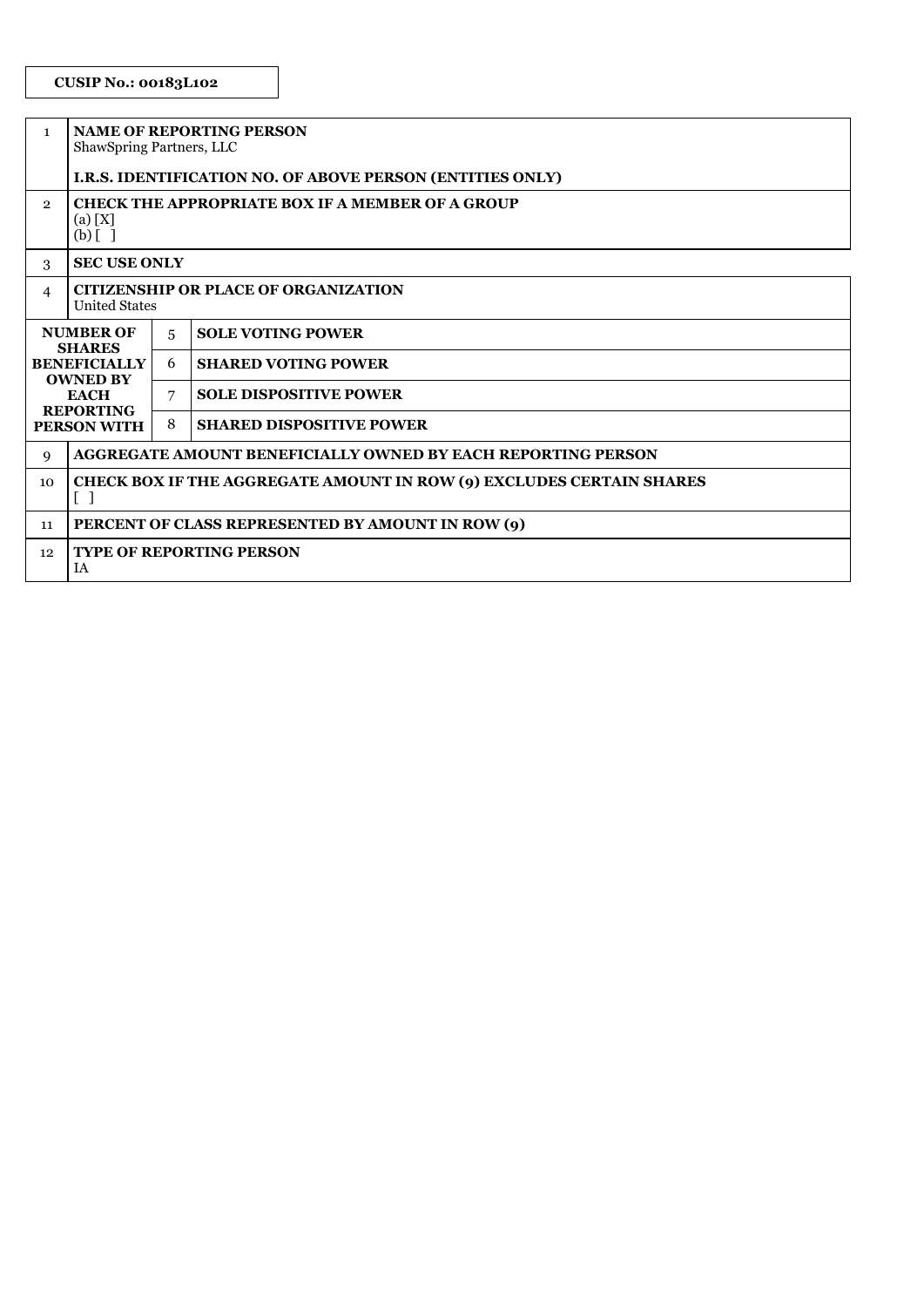| $\mathbf{1}$                                                                                                                  | <b>NAME OF REPORTING PERSON</b><br>Dennis Hong                                                                               |   |                                                                     |  |
|-------------------------------------------------------------------------------------------------------------------------------|------------------------------------------------------------------------------------------------------------------------------|---|---------------------------------------------------------------------|--|
|                                                                                                                               | I.R.S. IDENTIFICATION NO. OF ABOVE PERSON (ENTITIES ONLY)                                                                    |   |                                                                     |  |
| $\mathbf{2}$                                                                                                                  | <b>CHECK THE APPROPRIATE BOX IF A MEMBER OF A GROUP</b><br>(a) [X]<br>$(b)$ [ ]                                              |   |                                                                     |  |
| 3                                                                                                                             | <b>SEC USE ONLY</b>                                                                                                          |   |                                                                     |  |
| 4                                                                                                                             | <b>CITIZENSHIP OR PLACE OF ORGANIZATION</b><br><b>United States</b>                                                          |   |                                                                     |  |
| <b>NUMBER OF</b><br><b>SHARES</b><br><b>BENEFICIALLY</b><br><b>OWNED BY</b><br><b>EACH</b><br><b>REPORTING</b><br>PERSON WITH |                                                                                                                              | 5 | <b>SOLE VOTING POWER</b>                                            |  |
|                                                                                                                               |                                                                                                                              | 6 | <b>SHARED VOTING POWER</b>                                          |  |
|                                                                                                                               |                                                                                                                              | 7 | <b>SOLE DISPOSITIVE POWER</b>                                       |  |
|                                                                                                                               |                                                                                                                              | 8 | <b>SHARED DISPOSITIVE POWER</b>                                     |  |
| 9                                                                                                                             |                                                                                                                              |   | <b>AGGREGATE AMOUNT BENEFICIALLY OWNED BY EACH REPORTING PERSON</b> |  |
| 10                                                                                                                            | <b>CHECK BOX IF THE AGGREGATE AMOUNT IN ROW (9) EXCLUDES CERTAIN SHARES</b><br>$\left[ \begin{array}{c} \end{array} \right]$ |   |                                                                     |  |
| 11                                                                                                                            | PERCENT OF CLASS REPRESENTED BY AMOUNT IN ROW (9)                                                                            |   |                                                                     |  |
| 12                                                                                                                            | <b>TYPE OF REPORTING PERSON</b><br>IN                                                                                        |   |                                                                     |  |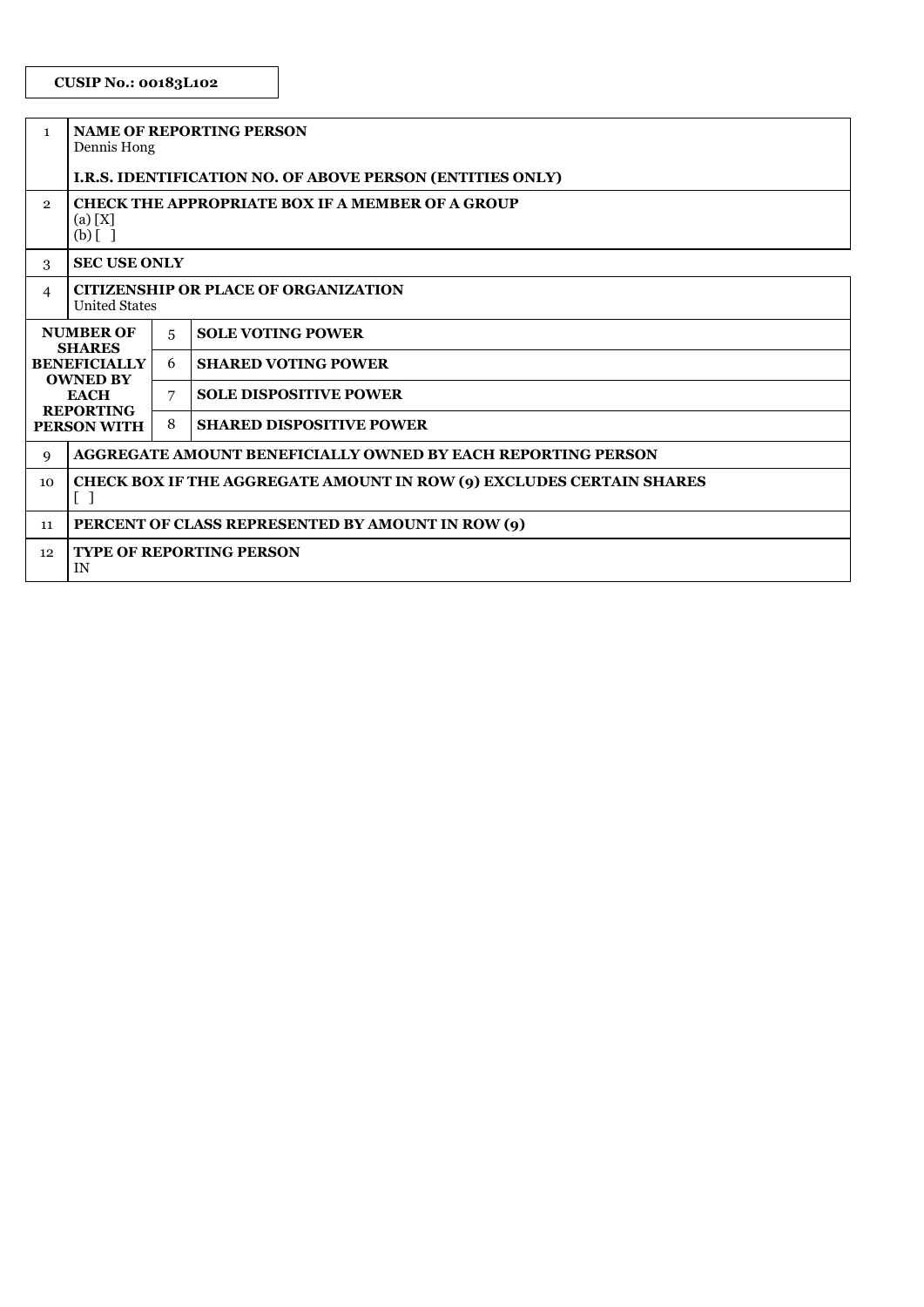# **CUSIP No.: 00183L102**

| $\mathbf{1}$                                                                                                                         | <b>NAME OF REPORTING PERSON</b><br>ShawSpring Partners GP, LP                                             |   |                                                              |  |
|--------------------------------------------------------------------------------------------------------------------------------------|-----------------------------------------------------------------------------------------------------------|---|--------------------------------------------------------------|--|
|                                                                                                                                      | <b>I.R.S. IDENTIFICATION NO. OF ABOVE PERSON (ENTITIES ONLY)</b><br>61-1740597                            |   |                                                              |  |
| $\overline{2}$                                                                                                                       | <b>CHECK THE APPROPRIATE BOX IF A MEMBER OF A GROUP</b><br>(a) [X]<br>$(b)$ [ ]                           |   |                                                              |  |
| 3                                                                                                                                    | <b>SEC USE ONLY</b>                                                                                       |   |                                                              |  |
| 4                                                                                                                                    | <b>CITIZENSHIP OR PLACE OF ORGANIZATION</b><br><b>United States</b>                                       |   |                                                              |  |
| <b>NUMBER OF</b><br><b>SHARES</b><br><b>BENEFICIALLY</b><br><b>OWNED BY</b><br><b>EACH</b><br><b>REPORTING</b><br><b>PERSON WITH</b> |                                                                                                           | 5 | <b>SOLE VOTING POWER</b>                                     |  |
|                                                                                                                                      |                                                                                                           | 6 | <b>SHARED VOTING POWER</b>                                   |  |
|                                                                                                                                      |                                                                                                           | 7 | <b>SOLE DISPOSITIVE POWER</b>                                |  |
|                                                                                                                                      |                                                                                                           | 8 | <b>SHARED DISPOSITIVE POWER</b>                              |  |
| 9                                                                                                                                    |                                                                                                           |   | AGGREGATE AMOUNT BENEFICIALLY OWNED BY EACH REPORTING PERSON |  |
| 10                                                                                                                                   | CHECK BOX IF THE AGGREGATE AMOUNT IN ROW (9) EXCLUDES CERTAIN SHARES<br>$\begin{bmatrix} 1 \end{bmatrix}$ |   |                                                              |  |
| 11                                                                                                                                   | PERCENT OF CLASS REPRESENTED BY AMOUNT IN ROW (9)                                                         |   |                                                              |  |
| 12                                                                                                                                   | <b>TYPE OF REPORTING PERSON</b><br>HC                                                                     |   |                                                              |  |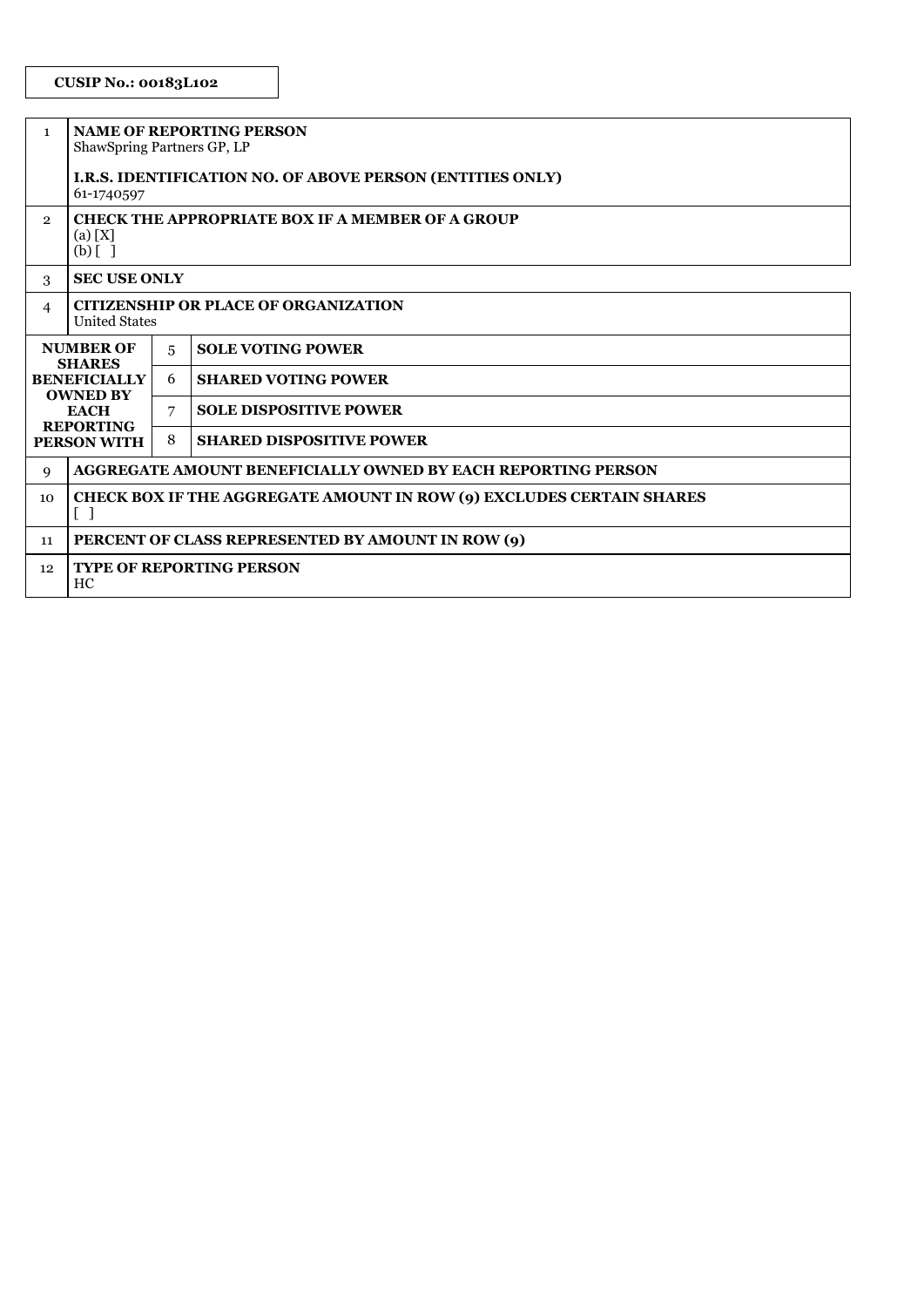#### **ITEM 1(a). NAME OF ISSUER:**

Angi Inc.

#### **ITEM 1(b). ADDRESS OF ISSUER'S PRINCIPAL EXECUTIVE OFFICES:**

3601 Walnut Street, Suite 700 Denver, CO 80205

# **ITEM 2(a). NAME OF PERSON FILING:**

ShawSpring Partners GP, LLC ShawSpring Partners, LLC Dennis Hong ShawSpring Partners GP, LP

#### **ITEM 2(b). ADDRESS OF PRINCIPAL BUSINESS OFFICE OR, IF NONE, RESIDENCE:**

171 Newbury Street, Suite 4 Boston, MA 02116

#### **ITEM 2(c). CITIZENSHIP:**

United States United States United States United States

#### **ITEM 2(d). TITLE OF CLASS OF SECURITIES:**

#### **ITEM 2(e). CUSIP NUMBER:**

00183L102

#### **ITEM 3. IF THIS STATEMENT IS FILED PURSUANT TO SECTION 240.13d-1(b), or 13d-2(b) or (c) CHECK WHETHER THE PERSON FILING IS A:**

- (a) [ ] Broker or dealer registered under Section 15 of the Act (15 U.S.C. 78c);
- (b)  $\Box$  Bank as defined in Section 3(a)(6) of the Act (15 U.S.C. 78c);
- (c)  $\begin{bmatrix} 1 \end{bmatrix}$  Insurance company as defined in Section 3(a)(19) of the Act (15 U.S.C. 78c);
- (d) [ ] Investment company registered under Section 8 of the Investment Company Act of 1940 (15 U.S.C 80a-8);
- (e)  $[X]$  An investment adviser in accordance with 240.13d-1(b)(1)(ii)(E);
- (f)  $\left[ \right]$  An employee benefit plan or endowment fund in accordance with 240.13d-1(b)(1)(ii)(F);
- (g)  $\begin{bmatrix} 1 \\ 4 \end{bmatrix}$  A parent holding company or control person in accordance with 240.13d-1(b)(1)(ii)(G);
- (h) [ ] A savings associations as defined in Section 3(b) of the Federal Deposit Insurance Act (12 U.S.C. 1813);
- (i)  $\lceil \rceil$  A church plan that is excluded from the definition of an investment company under Section 3(c)(14) of the Investment Company Act of 1940 (15 U.S.C. 80a-3);
- (j)  $\left[ \right]$  A non-U.S. institution in accordance with 240.13d-1(b)(1)(ii)(J);
- (k)  $[ ]$  Group, in accordance with 240.13d-1(b)(1)(ii)(K). If filing as a non-U.S. institution in accordance with  $240.13d1(b)(1)(ii)(J)$ , please specify the type of institution:

## **ITEM 4. OWNERSHIP**

#### **(a) Amount beneficially owned:**

 $\Omega$ 

#### **(b) Percent of class:**

 $\Omega$ 

#### **(c) Number of shares as to which the person has:**

(i) sole power to vote or to direct the vote:

ShawSpring Partners GP, LLC : 0

ShawSpring Partners, LLC : 0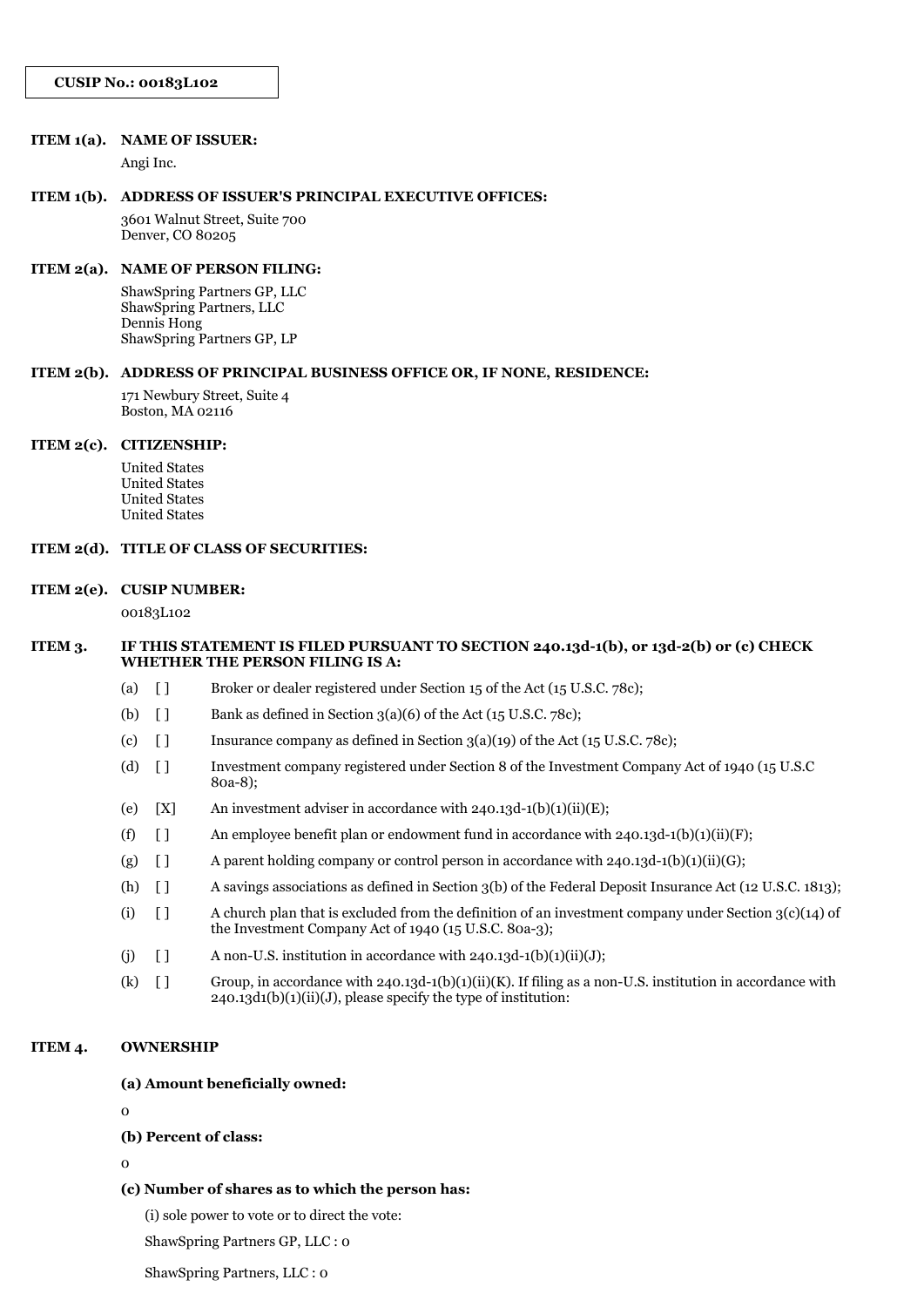Dennis Hong : 0 ShawSpring Partners GP, LP : 0 (ii) shared power to vote or to direct the vote: ShawSpring Partners GP, LLC : 0 ShawSpring Partners, LLC : 0 Dennis Hong : 0 ShawSpring Partners GP, LP : 0 (iii) sole power to dispose or direct the disposition of: ShawSpring Partners GP, LLC : 0 ShawSpring Partners, LLC : 0 Dennis Hong : 0

ShawSpring Partners GP, LP : 0 (iv) shared power to dispose or to direct the disposition of:

ShawSpring Partners GP, LLC : 0

ShawSpring Partners, LLC : 0

Dennis Hong : 0

ShawSpring Partners GP, LP : 0

### **ITEM 5. OWNERSHIP OF FIVE PERCENT OR LESS OF A CLASS:**

If this statement is being filed to report the fact that as of the date hereof the reporting person has ceased to be the beneficial owner of more than five percent of the class of securities, check the following [X].

# **ITEM 6. OWNERSHIP OF MORE THAN FIVE PERCENT ON BEHALF OF ANOTHER PERSON:**

Not applicable

# **ITEM 7. IDENTIFICATION AND CLASSIFICATION OF THE SUBSIDIARY WHICH ACQUIRED THE SECURITY BEING REPORTED ON BY THE PARENT HOLDING COMPANY:**

Not applicable

# **ITEM 8. IDENTIFICATION AND CLASSIFICATION OF MEMBERS OF THE GROUP:**

Not applicable

# **ITEM 9. NOTICE OF DISSOLUTION OF GROUP:**

Not applicable

#### **ITEM 10. CERTIFICATION:**

By signing below I certify that, to the best of my knowledge and belief, the securities referred to above were acquired and are held in the ordinary course of business and were not acquired and are not held for the purpose of or with the effect of changing or influencing the control of the issuer of the securities and were not acquired and are not held in connection with or as a participant in any transaction having that purpose or effect.